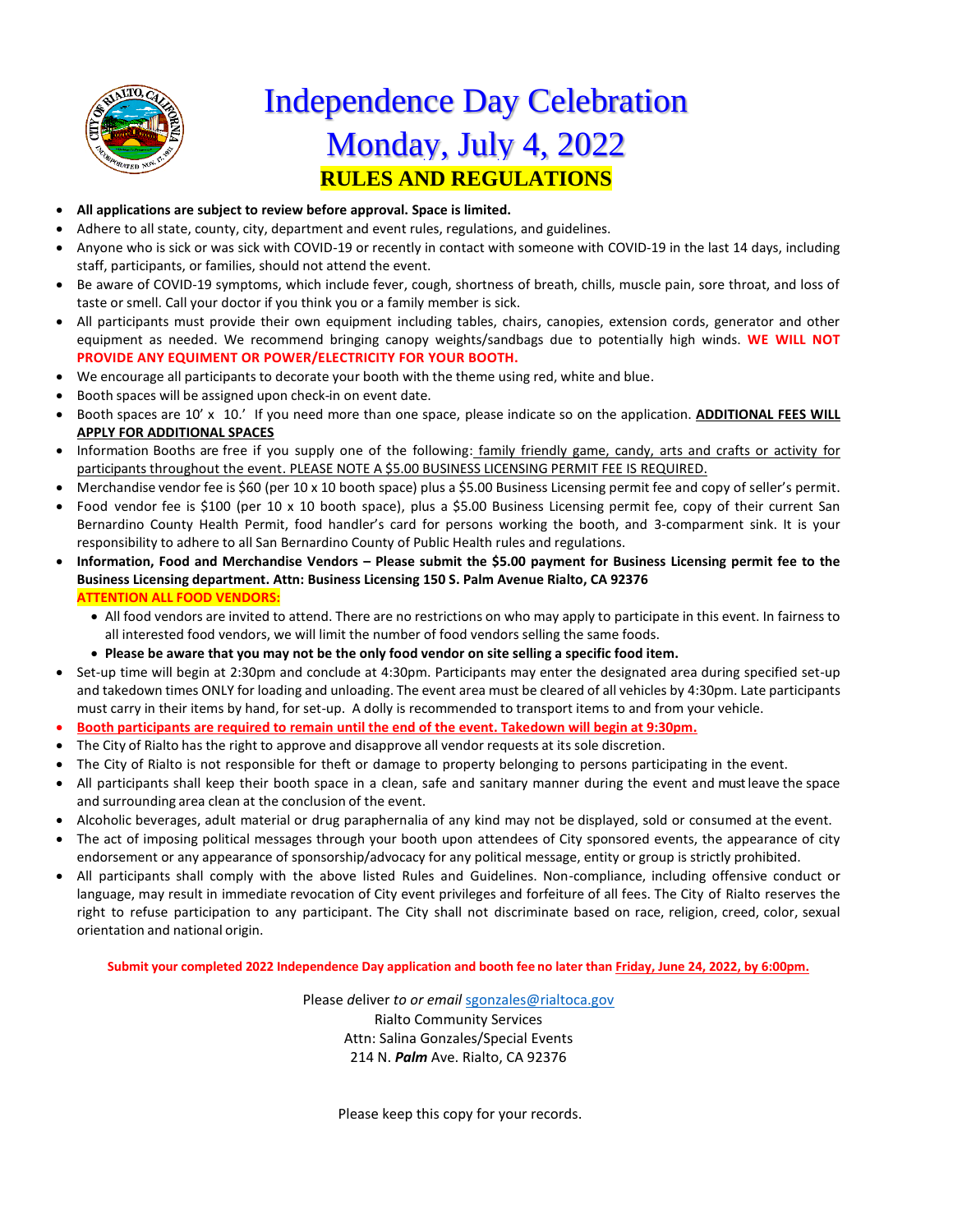

# **Independence Day Celebration** Monday, July 4, 2022

#### **PLEASE REVIEW THE FOLLOWING CHECKLIST AND MAKE SURE YOU INTIAL EACH LINE TO INDICATE YOU UNDERSTAND ALL EVENT PARTICIPATION REQUIREMENTS**

**\_\_\_** S[ubmit a](https://creativecommons.org/licenses/by-sa/3.0/) signed & completed 2022 Independence Day Celebration application, *no later than* Friday, June 24 by 6:00pm. My signature on the 2022 Independence Day Application I acknowledges that I have read, understand, and agree to the Rules and Regulations as defined in the 2022 Independence Day Celebration packet that I received.

**\_\_\_**I understand submission of my application does not guarantee approval for participation in the 2022 Independence Day Celebration. Upon submitting my application and required permits, my application will be reviewed. *I can expect to be contacted within 2-3 business days to confirm or deny approval of my request to participate at this event.*

**\_\_\_** I understand that required fees must be paid upon approval of my application and no later than Friday, June 24 by 6:00pm. If my application is denied, I will not be charged.

**\_\_\_** I will provide my own tables, chairs, canopies, extension cords, generator and any other equipment as needed. Canopy weights/sandbags are recommended due to potentially high winds. **Equipment and power/electricity will not be provided for you.**

**\_\_\_** *I acknowledge that I have* read, understand, and agree to the attached 2022 Independence Day Celebration Rules and Regulations.

**\_\_\_**I understand that if for any reason I am unable to attend, any fees I have paid will not be refunded.

#### **PLEASE INITIAL EACH CHECKLIST ITEM AND SUBMIT THIS PAGE WITH YOUR APPLICATION.**

### **INFORMATION VENDORS:**

Please provide a brief description of the activity, children's game or arts and crafts that you will be providing at your booth for this event.

\_\_\_\_\_\_\_\_\_\_\_\_\_\_\_\_\_\_\_\_\_\_\_\_\_\_\_\_\_\_\_\_\_\_\_\_\_\_\_\_\_\_\_\_\_\_\_\_\_\_\_\_\_\_\_\_\_\_\_\_\_\_\_\_\_\_\_\_\_\_\_\_\_\_\_\_\_\_\_\_\_\_\_\_\_ \_\_\_\_\_\_\_\_\_\_\_\_\_\_\_\_\_\_\_\_\_\_\_\_\_\_\_\_\_\_\_\_\_\_\_\_\_\_\_\_\_\_\_\_\_\_\_\_\_\_\_\_\_\_\_\_\_\_\_\_\_\_\_\_\_\_\_\_\_\_\_\_\_\_\_\_\_\_\_\_\_\_\_\_\_ \_\_\_\_\_\_\_\_\_\_\_\_\_\_\_\_\_\_\_\_\_\_\_\_\_\_\_\_\_\_\_\_\_\_\_\_\_\_\_\_\_\_\_\_\_\_\_\_\_\_\_\_\_\_\_\_\_\_\_\_\_\_\_\_\_\_\_\_\_\_\_\_\_\_\_\_\_\_\_\_\_\_\_\_\_ \_\_\_\_\_\_\_\_\_\_\_\_\_\_\_\_\_\_\_\_\_\_\_\_\_\_\_\_\_\_\_\_\_\_\_\_\_\_\_\_\_\_\_\_\_\_\_\_\_\_\_\_\_\_\_\_\_\_\_\_\_\_\_\_\_\_\_\_\_\_\_\_\_\_\_\_\_\_\_\_\_\_\_\_\_ \_\_\_\_\_\_\_\_\_\_\_\_\_\_\_\_\_\_\_\_\_\_\_\_\_\_\_\_\_\_\_\_\_\_\_\_\_\_\_\_\_\_\_\_\_\_\_\_\_\_\_\_\_\_\_\_\_\_\_\_\_\_\_\_\_\_\_\_\_\_\_\_\_\_\_\_\_\_\_\_\_\_\_\_\_

\_\_\_\_\_\_\_\_\_\_\_\_\_\_\_\_\_\_\_\_\_\_\_\_\_\_\_\_\_\_\_\_\_\_\_\_\_\_\_\_\_\_\_\_\_\_\_\_\_\_\_\_\_\_\_\_\_\_\_\_\_\_\_\_\_\_\_\_\_\_\_\_\_\_\_\_\_\_\_\_\_\_\_\_\_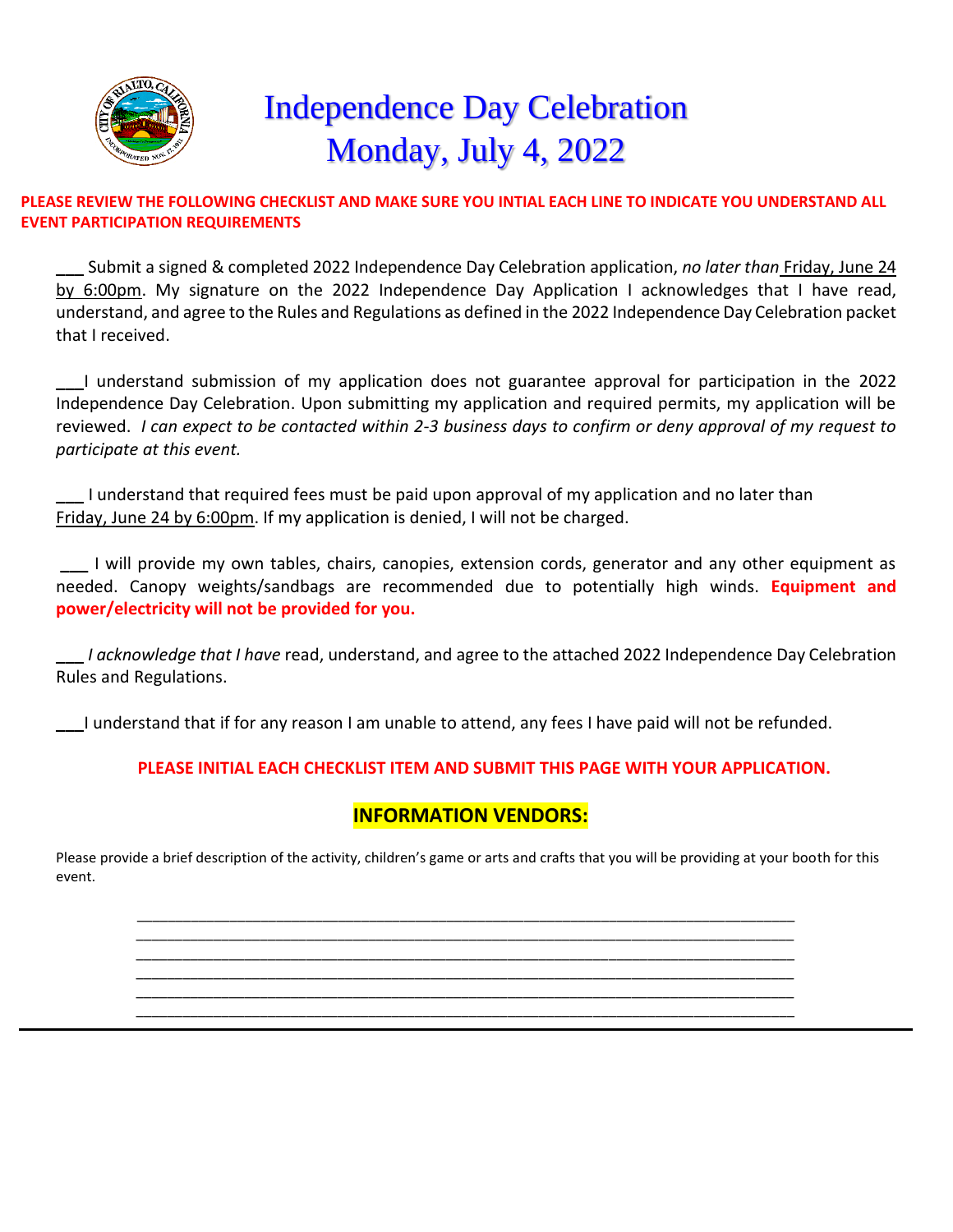

### **VENDOR APPLICATION** Independence Day Celebration Monday, July 4, 2022

#### **P[LEASE PRI](https://en.m.wikipedia.org/wiki/File:Seal_of_Rialto,_California.png)NT OR TYPE LEGIBLY.**

|    |                                                                               |                                                                |                                                                                                                                                                                                                                                                      |  |  | <b>Booth Type:</b> $\Box$ Food $\Box$ Merchandise | $\Box$ Information                                                                                                                                                                                                                                                                                                                                                                                                                                                                                 |  |
|----|-------------------------------------------------------------------------------|----------------------------------------------------------------|----------------------------------------------------------------------------------------------------------------------------------------------------------------------------------------------------------------------------------------------------------------------|--|--|---------------------------------------------------|----------------------------------------------------------------------------------------------------------------------------------------------------------------------------------------------------------------------------------------------------------------------------------------------------------------------------------------------------------------------------------------------------------------------------------------------------------------------------------------------------|--|
|    |                                                                               |                                                                | this event (failure to disclose all items will result in dismissal from the Independence Day Celebration 2022 event.)                                                                                                                                                |  |  |                                                   | List all specific items, merchandise, food (please attach a menu with pricing), drink and information, to be SOLD or distributed for FREE at                                                                                                                                                                                                                                                                                                                                                       |  |
|    |                                                                               |                                                                |                                                                                                                                                                                                                                                                      |  |  |                                                   |                                                                                                                                                                                                                                                                                                                                                                                                                                                                                                    |  |
| 1. |                                                                               | PERMITS: The following Permits must be submitted for approval: | (To obtain a re-sale number, contact the above agency at (951) 680-6400.)                                                                                                                                                                                            |  |  |                                                   |                                                                                                                                                                                                                                                                                                                                                                                                                                                                                                    |  |
| 2. | (Please remit to 150 S. Palm Avenue Attn: Business Licensing, fee is \$5.00). |                                                                |                                                                                                                                                                                                                                                                      |  |  |                                                   |                                                                                                                                                                                                                                                                                                                                                                                                                                                                                                    |  |
|    |                                                                               | spaces larger than 10' x 10'.                                  | Please indicate the booth space size you require. Requested space size is not guaranteed. Additional fees may apply.<br>Merchandise vendor booth fee is \$60 per 10' x 10' space. Food vendor booth fee is \$100 per 10' x 10' space. Additional fees will apply for |  |  |                                                   |                                                                                                                                                                                                                                                                                                                                                                                                                                                                                                    |  |
|    | $\Box$ 10 x 10                                                                | $\Box$ 10 x 20                                                 | $\Box$ 10 x 30                                                                                                                                                                                                                                                       |  |  |                                                   |                                                                                                                                                                                                                                                                                                                                                                                                                                                                                                    |  |
|    |                                                                               |                                                                | I understand that failure to adhere to all Rules and Regulations will result in my dismissal from the 2022 Independence Day Celebration.                                                                                                                             |  |  |                                                   |                                                                                                                                                                                                                                                                                                                                                                                                                                                                                                    |  |
|    |                                                                               | from participation in the listed activities.                   |                                                                                                                                                                                                                                                                      |  |  |                                                   | I hereby acknowledge that the individual(s) named below and on the 2022 Independence Day Celebration Application is (are) not covered by any medical<br>insurance policy by the City of Rialto. It is the responsibility of the parent, legal guardian or individual to acquire the necessary medical insurance policy. In<br>consideration, I (we) do release the City of Rialto, their officers, agents, or employees from all liability, demands or claims for loss, damage or injury resulting |  |
|    |                                                                               |                                                                | I understand that the above enrolled participant(s) may be photographed by the City or Rialto publicity purposes.                                                                                                                                                    |  |  |                                                   |                                                                                                                                                                                                                                                                                                                                                                                                                                                                                                    |  |

**x**

SIGNATURE DATE DATE

**MAIL OR DROP OFF APPLICATION TO:** Rialto Community Services **OR EMAIL:** [sgonzales@rialtoca.gov](mailto:sgonzales@rialtoca.gov) Attn. Salina Gonzales/Special Events 214 N. Palm Ave. Rialto, CA 92376

**OFFICE USE ONLY** Receipt  $#_$ Date Staff Initials